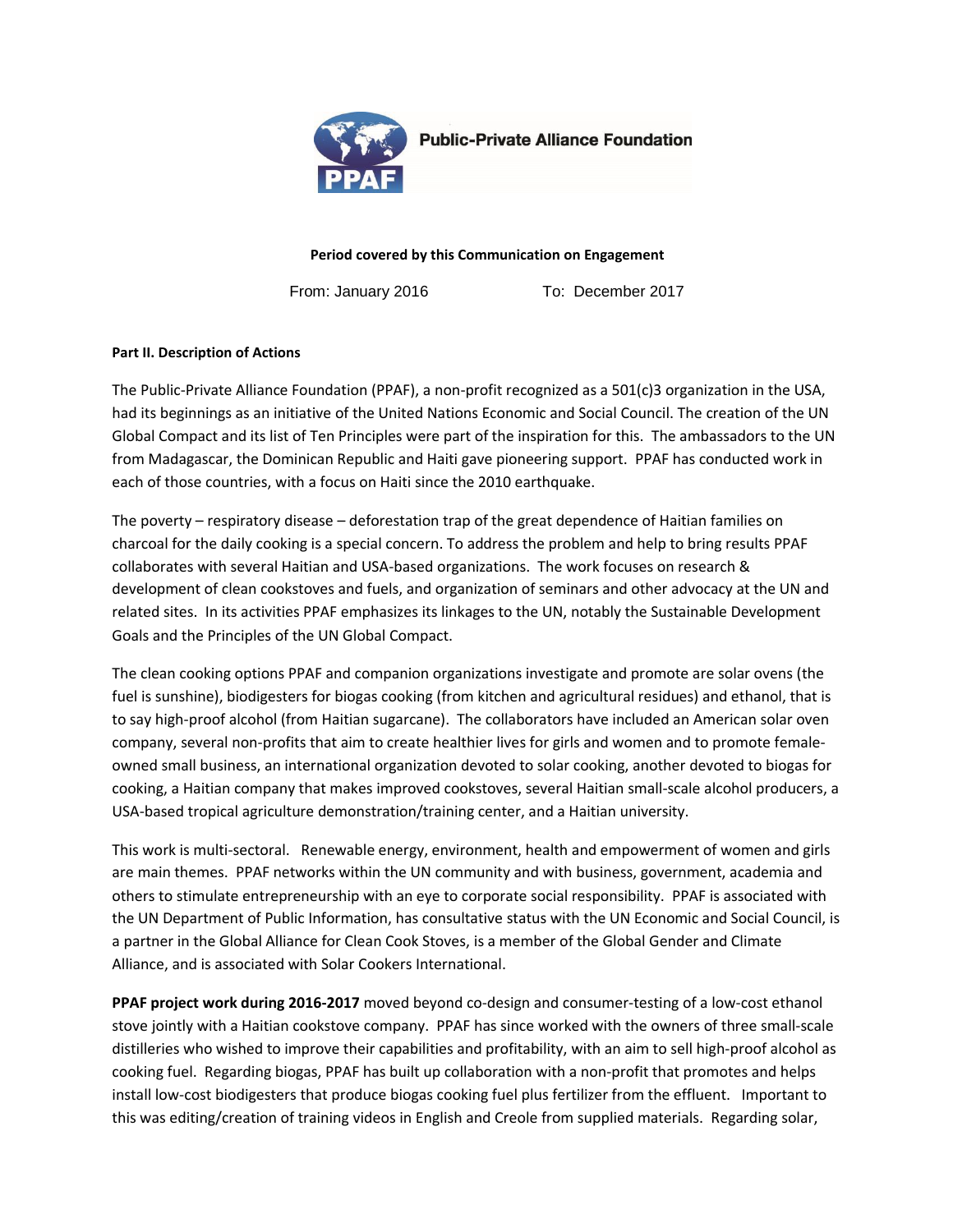PPAF is collaborating with a woman-owned, USA-based social enterprise that promotes and sells solar ovens, technical experts in solar cooking, a Haitian organization that is integrating income-generating activities from solar ovens into the programs of its "my space" clubs for adolescent girls, and a Haitian and USA-based nonprofit that is promoting solar and biogas cooking at several sites for home and small-scale commercial applications.

PPAF has led the creation of a consortium among these organizations for activities and grant proposals and emphasizes this network in its crowdfunding campaigns – most recently through GlobalGiving - to support monitoring, facilitation and advocacy.

**As concerns seminars and advocacy**, PPAF senior fellows organized in June 2016 a session at the UN featuring scientists and policy advocates on several correlations between health and environment, including among these the work of PPAF itself. In the same month PPAF began participation the Global Alliance for Clean Cookstoves planning for design of a national clean cooking program in Haiti. Work began in Washington, DC and developed from this in Haiti. PPAF brought into the mix a former ambassador of Haiti to the USA who has established a non-profit to combat the deforestation from charcoal production, and the Dominican-based co-director/producer of a prize-winning documentary on the ruinous charcoal trade from the Dominican Republic to Haiti.

In March 2017 the PPAF Executive Director participated in the stakeholders meeting organized in Haiti by the Global Alliance for Clean Cookstoves to discuss its Preliminary Action Plan for the Transformation of the Cookstoves and Fuels Market in Haiti. Covered were the current status of the cookstoves and fuel market, interventions to foster an enabling environment, steps to strengthen supply and enhance demand for clean cookstoves and fuel, and projected short and long term impacts. PPAF and colleagues brought to the meeting emphasis on completely non-polluting fuels (solar, biogas and ethanol), beyond improved wood or charcoal stoves, and the importance of issues concerning adolescent girls.

Also in that month PPAF and the UN Association of the USA - Southern NY State Division co-sponsored a seminar as part of the 61st Session of the UN Commission on the Status of Women. The event, "Girls, Women, Clean Energy and Entrepreneurship, in Haiti and Elsewhere," brought together speakers from the Global Alliance for Clean Cookstoves, the Population Council, the Haitian hometown organization KDCK, and HEART in Haiti, which is an elementary school there with an environmental focus. Meeting participants included several members of the Haitian community in New York.

In May 2017 the PPAF Executive Director spoke at a UN high-level event on Public-Private Partnerships attended by some 400 persons. The presentation focused on the principles and activities guiding PPAF's work, especially that in Haiti.

In several important meetings thereafter PPAF was able to bring to the UN attendees to the High-level Political Forum of the Economic and Social Council and to the Intergenerational Dialogues on the Sustainable Development Goals. PPAF arranged for a colleague from Solar Cookers International to speak at a high-level global meeting organized at the UN by the World Organization of Governance and Competitiveness. Associates of PPAF convened and spoke in a webinar on solar cooker performance evaluation. PPAF was represented and advanced its network at a seminar of the Population Council on data concerning education for girls. The matter is very important in relation to school enrollment, prevention of early pregnancy and marriage, and promotion of healthy and productive lives.